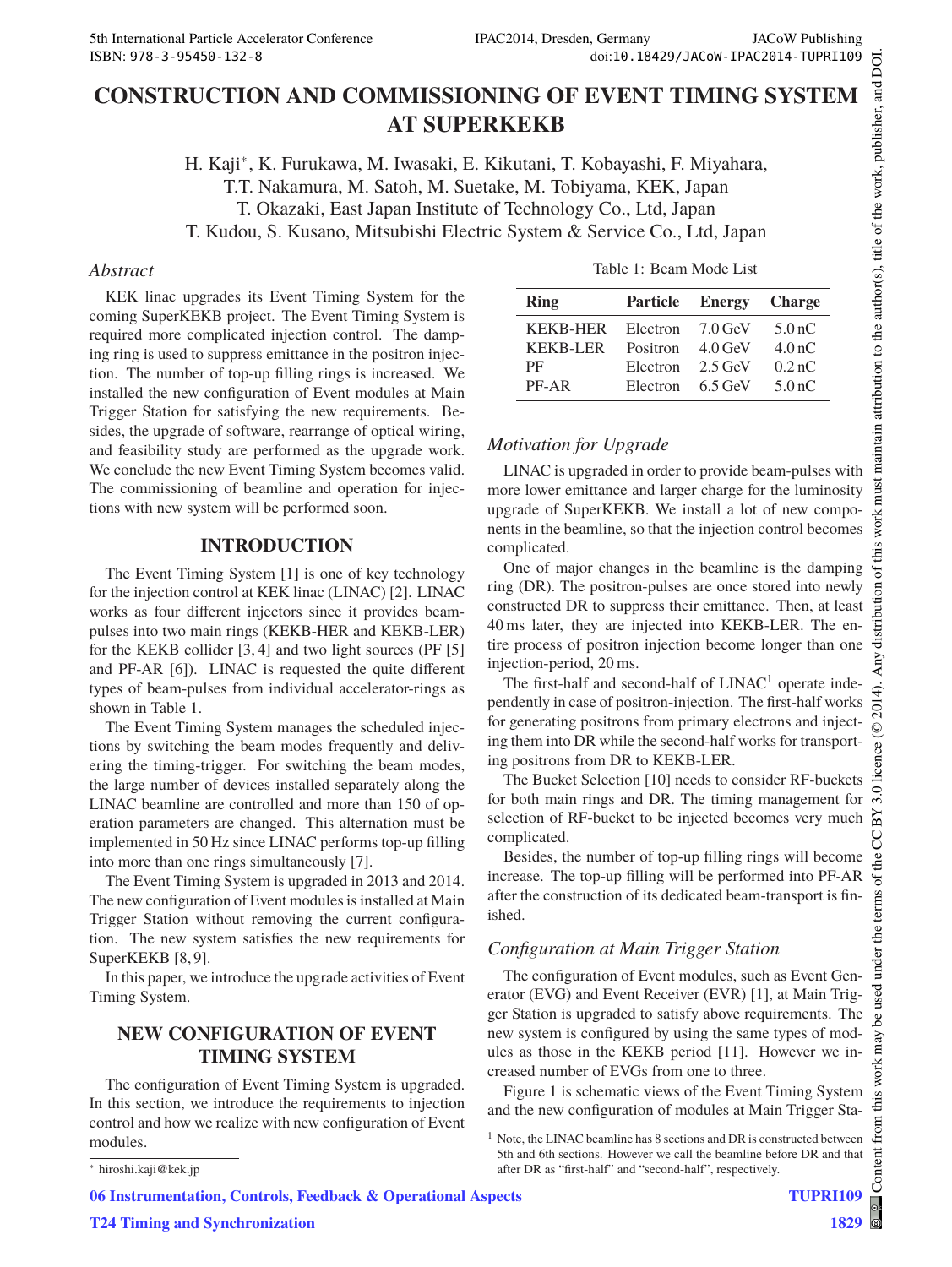

of this work must maintain attribution to the author(s), title of the work, publisher, and DOI. © 2014). Any distribution of this work must maintain attribution to the author(s), title of the work, publisher, and DOI.<br>  $\vec{r}$  =  $\vec{r}$  =  $\vec{r}$  ×  $\vec{r}$  =  $\vec{r}$ Figure 1: Schematic views of Event Timing System (up) and module configuration at Main Trigger Station (low): the star-topology optical network is utilized for frequent switching of beam mode. The two-layers of EVGs configuration is installed at Main Trigger Station. Any

 $\overline{S}$  tion. Two-layers are configured with three EVGs. One mas- $\mathcal Q$  ter EVG is placed in the upper-layer (upper-EVG) while two EVGs are placed in the lower-layer (lower-EVGs).

Upper-EVG is functioned with a few second of sequence. The Events for ∼100 injections are scheduled together on  $\approx$  one sequence. Therefore, the entire process of positroninjection is managed in the same sequence.

the Two lower-EVGs are placed in parallel. They manage erms of first-half and second-half of LINAC, respectively. They are functioned in different ways in the positron-injection.

Content from this work may be used under the terms of the CC BY 3.0 licence ( $\epsilon$ der the t Lower-EVGs are triggered in 50 Hz with Pulse-to-Pulse Modulation. They receives three kinds of triggers which are related with the revolutions of KEKB, PF, and PF-AR. The input channels are switched in 50 Hz. The appropriate input channel is chosen for each beam mode. Then, injection is ತೆ implemented by the trigger related with injection-ring.

work may The timing adjustment for Bucket Selection is implemented at lower-EVGs. Two lower-EVG implement the different adjustments in case of positron injection. The first this lower-EVG adjusts timing for selecting DR-bucket while from the second lower-EVG adjust timing for selecting that for the main ring. They implement the equivalent adjustment Content in case of electron injection.

 $\overline{4}$ .

5th International Particle Accelerator Conference IPAC2014, Dresden, Germany JACoW Publishing<br>ISBN: 978-3-95450-132-8<br>IPAC2014, Dresden, Germany doi:10.18429/JACoW-IPAC2014-TUPRI109 doi:10.18429/JACoW-IPAC2014-TUPRI109



Figure 2: Pictures of Main Trigger Station (left) and new configuration (right): the two-layers of EVGs configuration is installed without removing the current configuration. The Event Timing System becomes redundant.

The upgrade started from installation of new Event modules at Main Trigger Station. The following activities are accompanied as the upgrade work. We upgraded version of firmware and software, rearranged the optical wiring optical among Event modules, and studied feasibility of new configuration. They are explained in the following subsections.

#### *Redundant System*

Figure 2 is pictures of Main Trigger Station and the new configuration of Event modules. The new configuration of Event modules are installed at Main Trigger Station without removing the KEKB system. Therefore, the Event Timing System become redundant at Main Trigger Station.

This redundancy is essential since we must upgrade the Event Timing System without disturbing beam operation. LINAC provides beam-pulses to PF and PF-AR even during shutdown period of KEKB for the upgrade. Besides, the LINAC beamline itself needs commissioning runs for newly installed components.

#### *Upgrade of Firmware and Software*

We upgraded the version of EVG and EVR firmware. The above-mentioned new function at lower-EVGs, "switching input channels in 50 Hz", needs the upgrade of firmware. It causes the series of upgrades for device/driver software [12, 13] and EPICS [14]. The software used at both KEKB and SuperKEKB are summarized in Table 2.

We developed the new EPICS record, transferArray [15], for Pulse-to-Pulse Modulation and Bucket Selection. This record copies a part of waveform-elements and pastes them into another waveform. The sequence RAM of EVG is set with waveform record. It is renew in 50 Hz for Pulse-to-Pulse Modulation with the transferArray record.

Table 2: Summary of Software Version

|               | KEKB             | <b>SuperKEKB</b> |
|---------------|------------------|------------------|
| EVG firmware  | E403             | 0005             |
| EVR firmware  | D <sub>507</sub> | 0005             |
| Device/driver | mrfioc $[12]$    | mrfioc $2$ [13]  |
| <b>EPICS</b>  | R3.14.9          | R3.14.12.1       |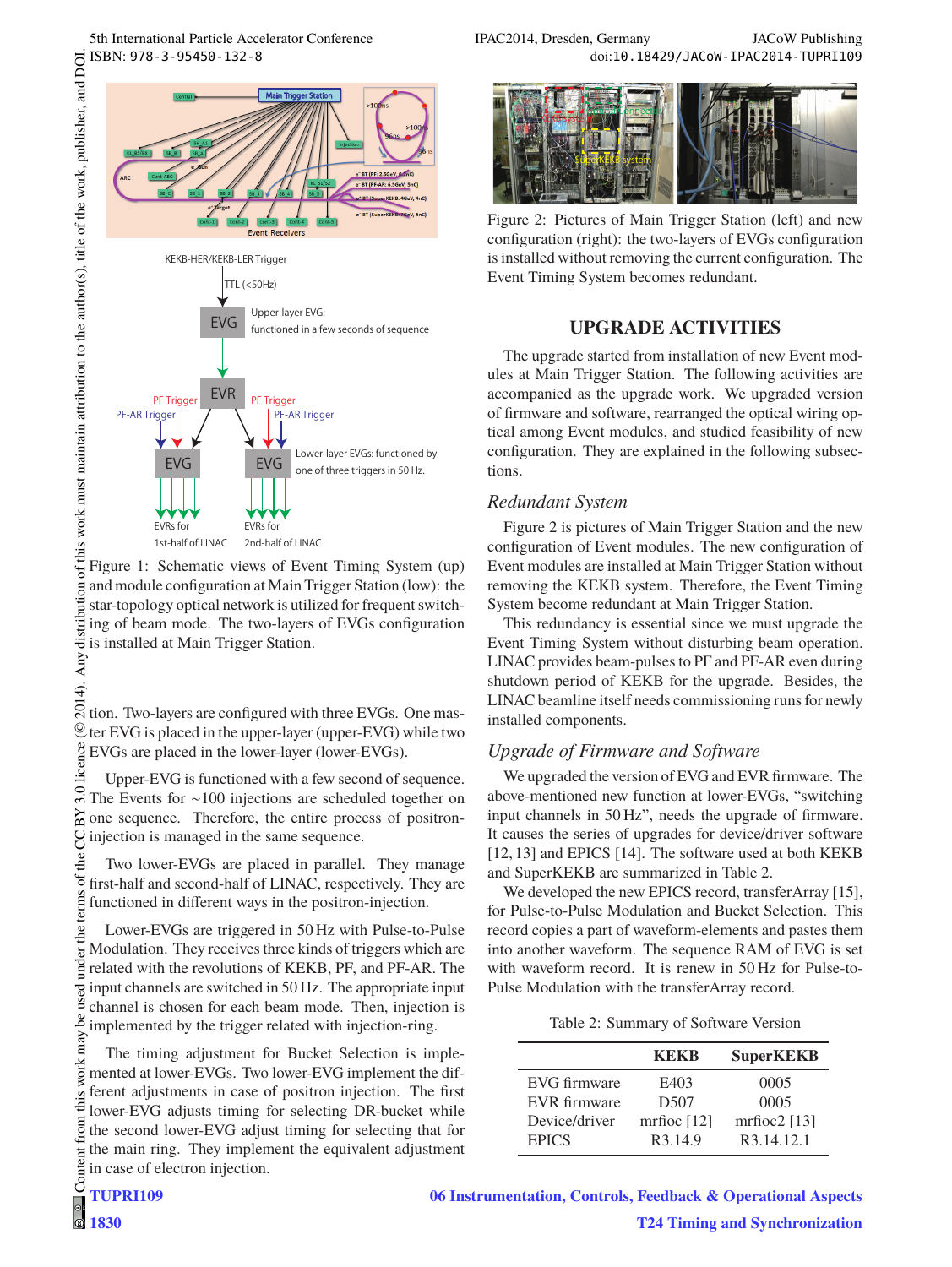

Figure 3: The configuration of optical fanout modules for the current (up) and upgraded (down) systems: the fanout module is increased for SuperKEKB. Two of them are used to connect with EVRs in the first-half of LINAC while the remains are used to connect those in the second-half.

#### *Upgrade of Optical Network*

The Event Timing System uses the star-topology optical network for Event delivery as shown in the up of Figure 1. The output Events from EVG are once split into tens of optical cables with the dedicated optical modules [11] and are delivered to the EVRs along beamline.

Both the current (KEKB) and upgraded (SuperKEKB) network connections are shown in Figure 3. We installed further fanout modules since the number of frequent control devices in the beamline are increased. Then we rearranged the wiring for independently operating the first-half and second-half of LINAC. The cables from first-half are bundled on two of modules while those from second-half are bundled on the remains.

The new connection is decided to enhance the merit of redundancy of Event Timing System. The four lower-level fanout modules can receive the Events from either current or upgraded configurations of Event module. Therefore, for example, the commissioning of first-half of beamline can be controlled with the SuperKEKB system while the injection to PF and PF-AR can be controlled with the wellestablished KEKB system. We can revise, upgrade, and commission the new Event Timing System during the beam injection.

#### *Feasibility Study*

The feasibility of two-layers of configuration is studied in terms of timing precision [16] and stability of real-time process [17].

The precision of timing-triggers delivered from this configuration is determined to be ∼10 ps. However we observed timing drift caused by fluctuation of room temperature. The magnitude of drift is to be 18 ps/degree. The results satisfy the required precision to the Event Timing System<sup>2</sup> nevertheless we consider above two kinds of timing deteriorations.

The stability of real-time process which controls operation parameters for Pulse-to-Pulse Modulation is studied at Main Trigger Station. This study could be performed during the injection run of LINAC thanks to the redundant Event Timing System. From the result, it is expected that the real-time process of Event Timing System is stable and makes less failure for long term operation. The study is repeated when we modify operation software for commissioning.

The configuration of Event Timing System at Main Trigger Station is upgraded for satisfying the new requirements to injection control at SuperKEKB. The two-layers of EVGs configuration is installed at Main Trigger Station and the Event Timing System becomes redundant with current and upgraded system. The upgrade of firmware and software, rearrange of optical network connection, and feasibility study are performed as the upgrade work. Then we conclude the new Event Timing System becomes valid. The beam commissioning and injection with new Event Timing System will be held soon.

Although the new configuration of Event modules has already installed, the modifications of operation software will be continued. The redundant Event Timing System enables them without disturbing the beam injection.

The new Event Timing System has capability to perform top-up filling toward PF-AR. It will be begun after finishing the construction of new beam transport line.

 $2$  The required precision of  $O(100)$  ps satisfies most of LINAC components. Only a few components require more precise timing. For those components we make timing-trigger re-synchronize with RF clock to produce more precise timing.